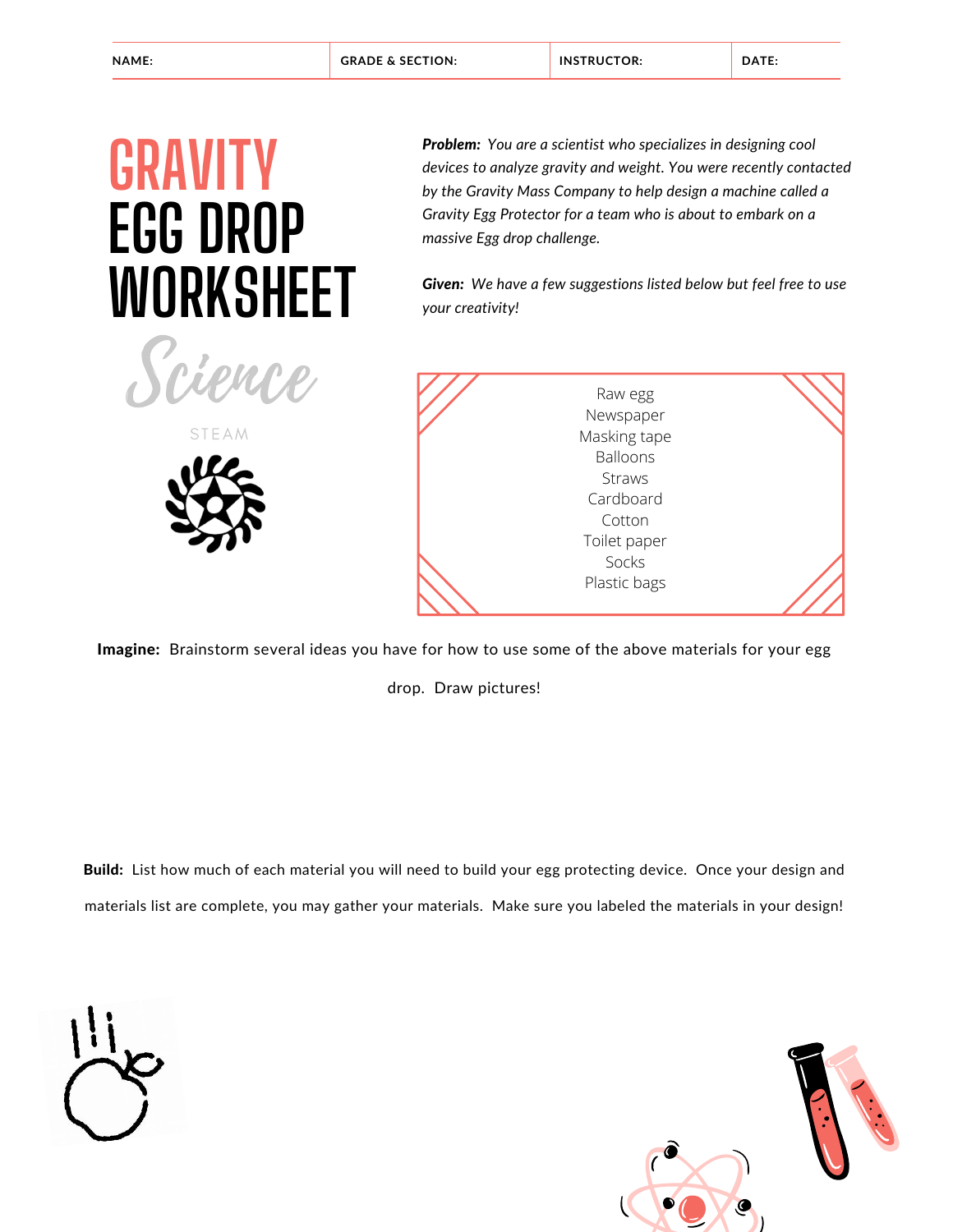## **GRAVITY EGG DROP WORKSHEET**

# **MEASURE**

### Material

#### Distance

| _____________                      |               |
|------------------------------------|---------------|
| . __ __ __ __ __ __ __ __ __ __ __ | _____________ |
| . __ _ _ _ _ _ _ _ _ _ _ _ _ _ _   |               |
|                                    |               |
|                                    | -- --         |
|                                    |               |
| _______________                    | .             |
|                                    |               |
|                                    |               |